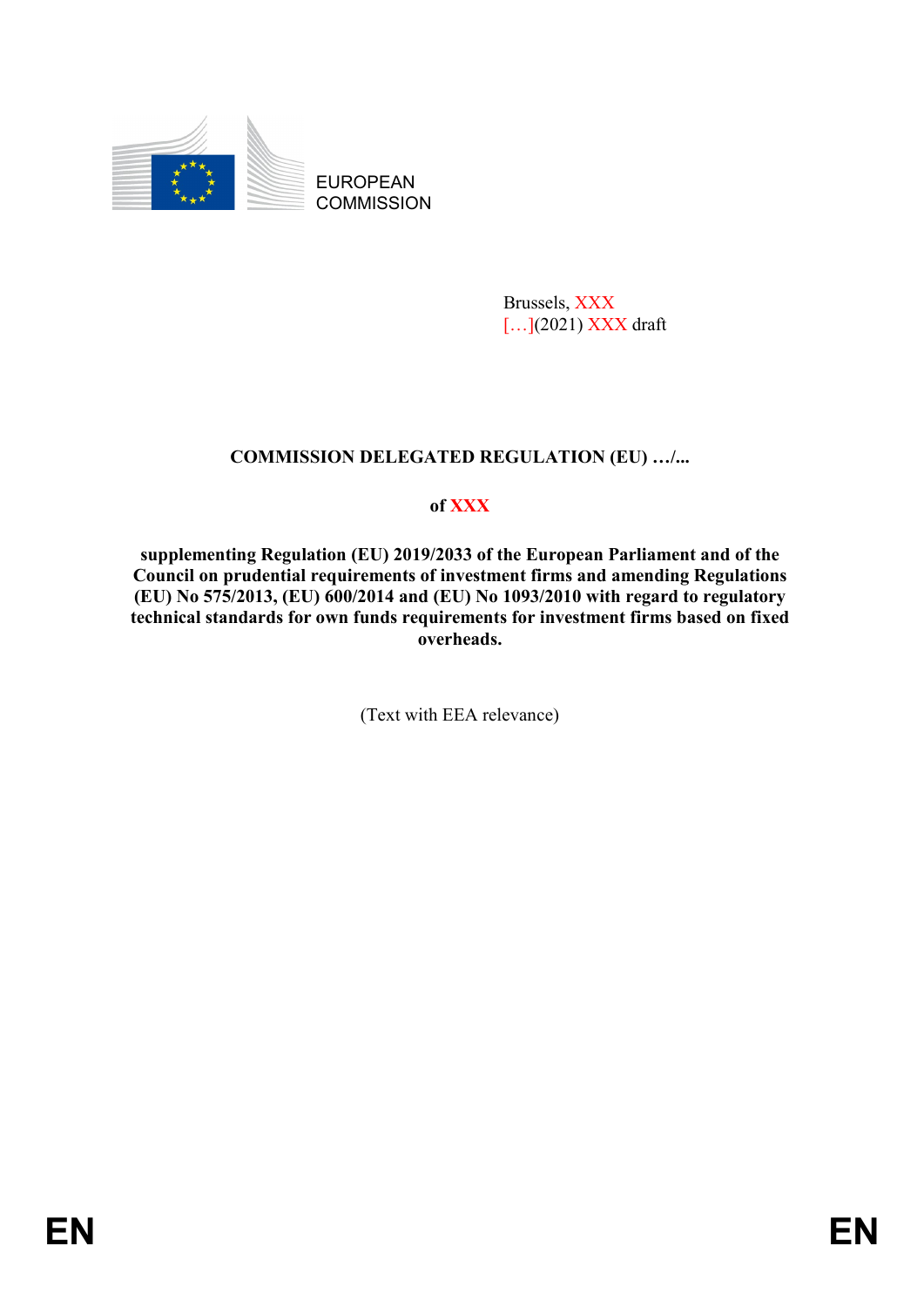# **EXPLANATORY MEMORANDUM**

# **1. CONTEXTOF THE DELEGATEDACT**

Article 13(4) of Regulation (EU) 2019/2033 ('the Regulation') empowers the Commission to adopt, following submission of draft standards by the European Banking Authority (EBA), and in accordance with Articles 10 to 14 of Regulation No (EU) 1093/2010, delegated acts to specify the calculation of the fixed overheads requirement and to define the notion of a material change.

In accordance with Article 10(1) of Regulation No (EU) 1093/2010 establishing the EBA, the Commission shall decide within three months of receipt of the draft standards whether to endorse the drafts submitted. The Commission may also endorse the draft standards in part only, or with amendments, where the Union's interests so require, having regard to the specific procedure laid down in those Articles.

# **2. CONSULTATIONSPRIOR TO THE ADOPTIONOFTHE ACT**

In accordance with the third subparagraph of Article 10(1) of Regulation No (EU) 1093/2010, the EBA has carried out a public consultation on the draft technical standards submitted to the Commission in accordance with Article 13(4) of the Regulation. A consultation paper was published on the EBA internet site on 4 June 2020, and the consultation closed on 4 September 2020. Moreover, the EBA worked in consultation with European Securities and Markets Authority (ESMA), invited the EBA's Banking Stakeholder Group set up in accordance with Article 37 of Regulation No (EU) 1093/2010 to provide advice on them. Together with the draft technical standards, the EBA has submitted an explanation on how the outcome of these consultations has been taken into account in the development of the final draft technical standards submitted to the Commission.

Together with the draft technical standards, and in accordance with the third subparagraph of Article 10(1) of Regulation No (EU) 1093/2010, the EBA has submitted its Impact Assessment, including its analysis of the costs and benefits, related to the draft technical standards submitted to the Commission. This analysis is available at https://eba.europa.eu/regulation-and-policy/investment-firms/regulatory-technical-standardsprudential-requirements-investment-firms, pages 60-85 of the Final Draft Regulatory Technical Standards package.

# **3. LEGALELEMENTS OF THEDELEGATEDACT**

The mandate under Article 13(4) of the Regulation asks the EBA to develop the draft RTS to supplement the calculation of the fixed overhead requirements. In particular, the draft RTS further specify the deductions to be applied for the calculation from the figures resulting from the applicable accounting standards that are the basis for the calculation of the fixed overheads.

Since the mandate is similar to the mandate set out in Article 97(4) of the CRR, these draft RTS are based on the Commission Delegated Regulation (EU) 2015/488, taking into account the broader scope of application and the necessary additional specifications. On a similar basis of that delegated regulation, criteria are introduced specifying the notion of material change in the activity of an investment firm.

Furthermore, the draft RTS clarify the additional items to be deducted from the total expenses by commodity and emission allowance dealers on account of the particularity of the activities conducted by those undertakings.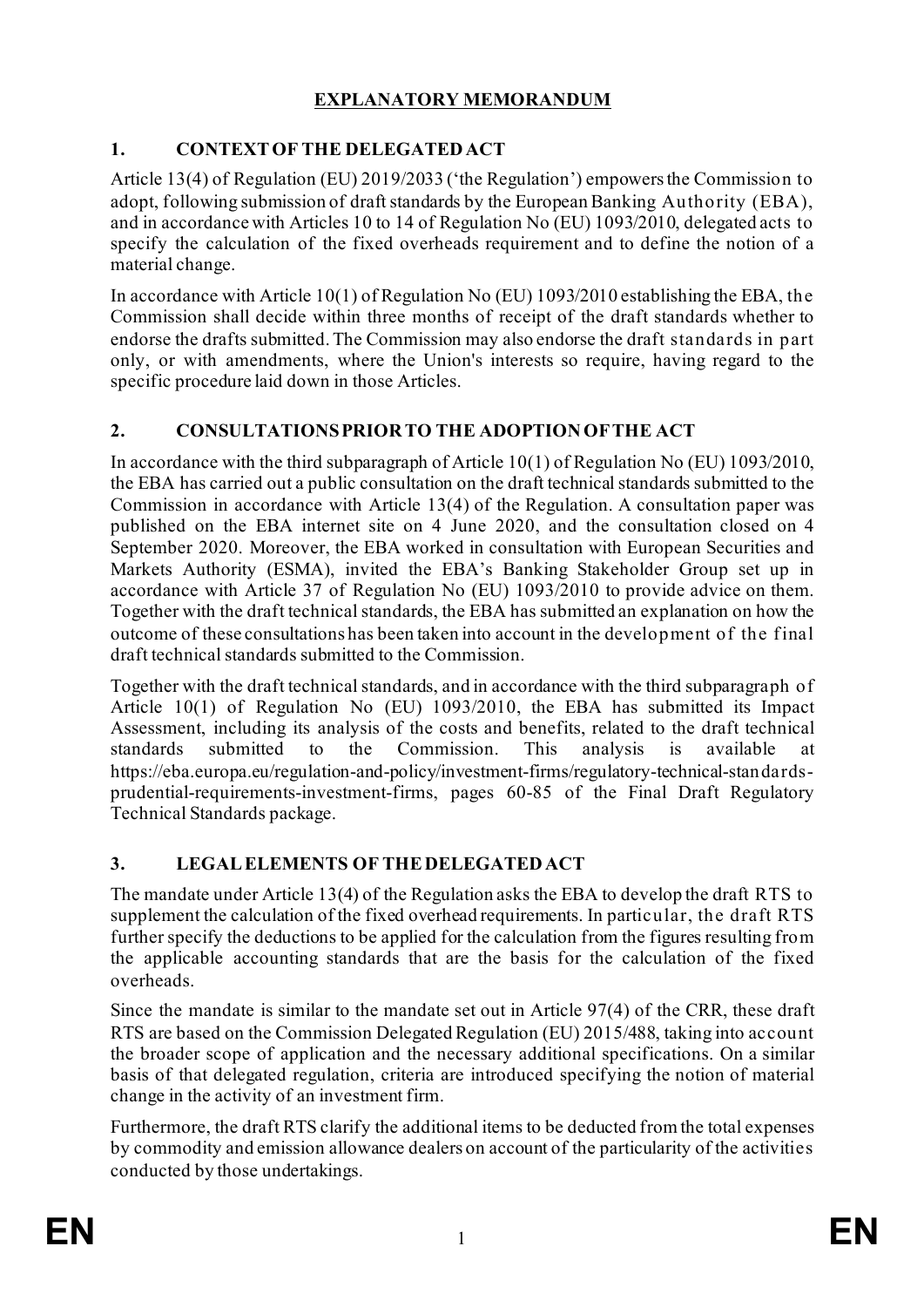### **COMMISSION DELEGATED REGULATION (EU) …/...**

## **of XXX**

#### **supplementing Regulation (EU) 2019/2033 of the European Parliament and of the Council with regard to regulatory technical standards for own funds requirements for investment firms based on fixed overheads**

(Text with EEA relevance)

#### THE EUROPEAN COMMISSION,

Having regard to the Treaty on the Functioning of the European Union,

Having regard to Regulation (EU) 2019/2033 of the European Parliament and of the Council of 27 November 2019 on the prudential requirements for investment firms and amending Regulations (EU) No 1093/2010, (EU) No 575/2013, (EU) No 600/2014 and (EU) No 806/2014[1](#page-2-0), and in particular the fourth subparagraph of Article 13(4) thereof,

Whereas:

- (1) Considering that not all investment firms are required to have audited financial statements, rules specifying own funds requirements for investment firms based on fixed overheads should allow investment firms to calculate fixed overheads requirements also on the basis of non-audited financial statements, where investment firms are not obliged to have audited financial statements. Furthermore, where the audited financial statements do not cover a period of twelve months, a calculation should be performed by the investment firm to produce an equivalent annual amount, in order to ensure consistency with the requirement of Article 13(1) of Regulation (EU) 2019/2033.
- (2) Given that the difference between the gross and net profits with regard to a firm's financial situation are represented by the fixed costs of running the firm's business, the deduction from the total costs of an investment firm of the employees', directors' and partners' shares in profit referred to in Article 13(4) of Regulation (EU) 2019/2033 should be understood to refer to the net profits.
- (3) Moreover, since payment of staff bonuses and other remuneration may be deferred over time and could follow different agreement structures, those staff bonuses and other remuneration should be considered as dependent on net profit where this would have no impact on the firm's capital position, either due to payments having already been made or due to the absence of the obligation of payment in case of absence of net profit.
- (4) Investment firms are to include fixed costs of third parties in the calculation of their total expenses. However, where those costs are not fully incurred on behalf of the investment firms, they should be included up to the amount attributable to the investment firm.

<span id="page-2-0"></span> $1$  OJ L 314, 5.12.2019, p. 1.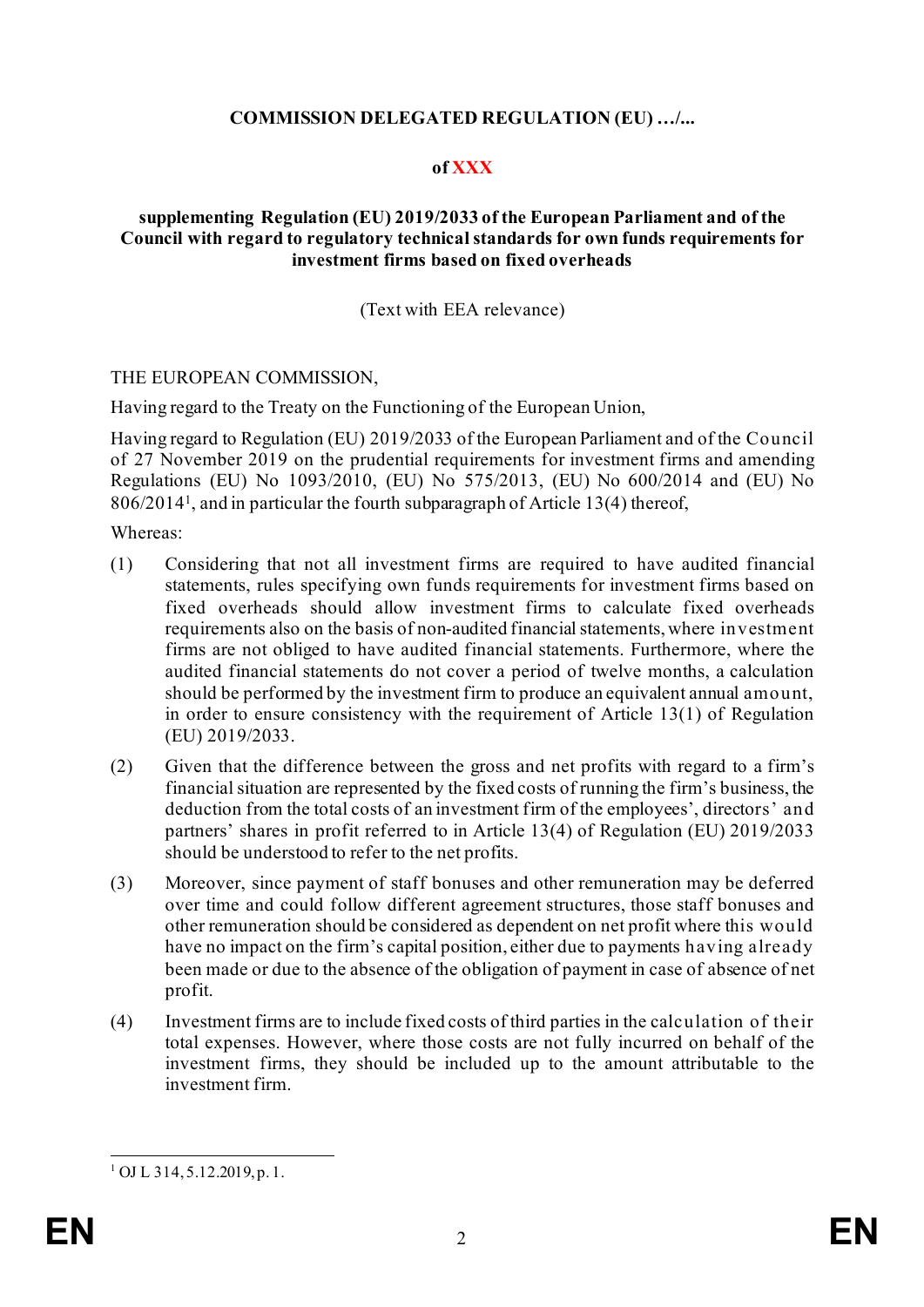- (5) Not all investment firms use International Financial Reporting Standards and there are differences in the applicable accounting standards in the calculation of the total costs. Elements to be deducted by investment firms from their total expenses used for the calculation of the fixed overheads requirements should be further specified, in addition to those provided in Article 13(4) of Regulation (EU) 2019/2033, in order to ensure comparability in the calculation of the fixed overheads requirements.
- (6) Consistently with the particularity of the business of commodity and emission allowance dealers, expenses related to raw materials should be deducted by commodity and emission allowance dealers from the total expenses used in calculating their fixed overheads requirements.
- (7) In case an investment firm that is a market maker is wound down, it stops providing its market making services and hence no longer incurs the trading fees it normally incurs when providing those services. So those fees should be excluded from the total expenses used to calculate the fixed overheads requirement. At the same time, in case of a wind down, the market maker may continue to have an inventory of securities that it normally uses in its market making activities. If that inventory is liquidated, it would give rise to trading fees that should be included in the total expenses used for calculating the fixed overheads requirement.
- (8) Fixed overheads can evolve at a similar pace as the activities of the investment firm, and in that case should not be considered material changes for the purposes of Article 13(2) of Regulation (EU) 2019/2033. However, there may be circumstances where changes, such as shifts in the business models or mergers and acquisitions, may occur and result in significant variations in the projected fixed overheads. Therefore, rules specifying own funds requirements for investment firms based on fixed overheads should establish objective thresholds based on the projected fixed overheads for the purpose of specifying the notion of material change.
- (9) This Regulation is based on the draft regulatory technical standards submitted by the European Banking Authority to the Commission after having consulted the European Securities and Markets Authority.
- (10) The European Banking Authority has conducted open public consultations on the draft regulatory technical standards on which this Regulation is based, analysed the potential related costs and benefits and requested the advice of the Banking Stakeholder Group established in accordance with Article 37 of Regulation (EU) No 1093/2010 of the European Parliament and of the Council[2](#page-3-0). The European Banking Authority has also consulted the European Securities and Markets Authority before submitting the draft technical standards on which this Regulation is based,

## HAS ADOPTED THIS REGULATION:

## *Article 1*

## *Calculation of the fixed overheads requirement*

1. For the purposes of Article 13(1) of Regulation (EU) 2019/2033, the 'figures resulting from the applicable accounting framework' shall refer to figures of an investment firm's most recent audited annual financial statements after distribution

<span id="page-3-0"></span><sup>&</sup>lt;sup>2</sup> Regulation (EU) No 1093/2010 of the European Parliament and of the Council of 24 November 2010 establishing a European Supervisory Authority (European Banking Authority), amending Decision No 716/2009/EC and repealing Commission Decision 2009/78/EC(OJ L 331, 15.12.2010, p. 12).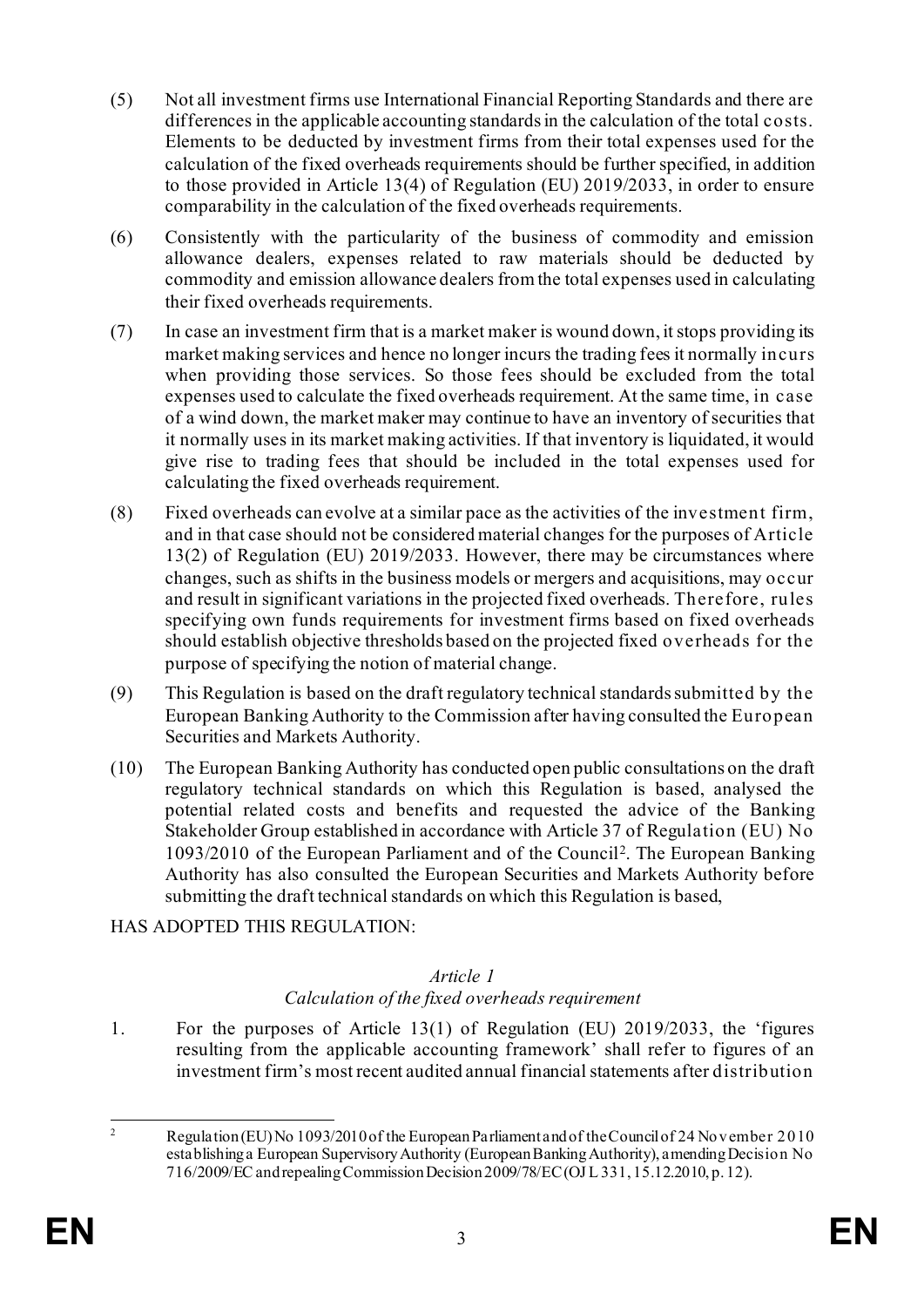of profits or annual financial statements where investment firms are not obliged to have audited financial statements.

- 2. Where the investment firm's most recent audited financial statements do not reflect a twelve-month period, the investment firm shall divide the amounts included in those statements by the number of months that are reflected in those financial statements and shall subsequently multiply the result by twelve, so as to produce an equivalent annual amount.
- 3. For the purposes of Article 13(4), point (b), of Regulation (EU) 2019/2033, employees', directors' and partners' shares in profits shall be calculated on the basis of the net profits.
- 4. For the purposes of Article 13(4), point (a), of Regulation (EU) 2019/2033, staff bonuses and other remuneration shall be considered to depend on the net profit of the investment firm in the respective year where both of the following conditions are met:
	- (a) the staff bonuses or other remuneration to be deducted have already been paid to employees in the year preceding the year of payment, or the payment of the staff bonuses or other remuneration to employees will have no impact on the firm's capital position in the year of payment;
	- (b) with respect to the current year and future years, the firm is not obliged to award or allocate further bonuses or other payments in the form of remuneration unless it makes a net profit in that year.
- 5. Where third parties, including tied agents, incurred fixed expenses, on behalf of the investment firms, that are not already included within the total expenses in the annual financial statements referred to in paragraph 1, those fixed expenses shall be added to the total expenses of the investment firm. Where a breakdown of the third party's expenses is available, an investment firm shall add to the figure representing the total expenses only the share of those fixed expenses applicable to the investment firm. Where such a breakdown is not available, an investment firm shall add to the figure representing the total expenses only its share of the third party's expenses as it results from the business plan of the investment firm.
- 6. In addition to the items for deduction referred to in Article 13(4) of Regulation (EU) 2019/2033, the following items shall also be deducted from the total expenses, where they are included under total expenses in accordance with the relevant accounting framework:
	- (a) fees, brokerage and other charges paid to central counterparties, exchanges and other trading venues and intermediate brokers for the purposes of executing, registering or clearing transactions, only where they are directly passed on and charged to customers. Those shall not include fees and other charges necessary to maintain membership or otherwise meet loss-sharing financial obligations to central counterparties, exchanges and other trading venues;
	- (b) interest paid to customers on client money, where there is no obligation of any kind to pay such interest;
	- (c) expenditures from taxes where they fall due in relation to the annual profits of the investment firm;
	- (d) losses from trading on own account in financial instruments;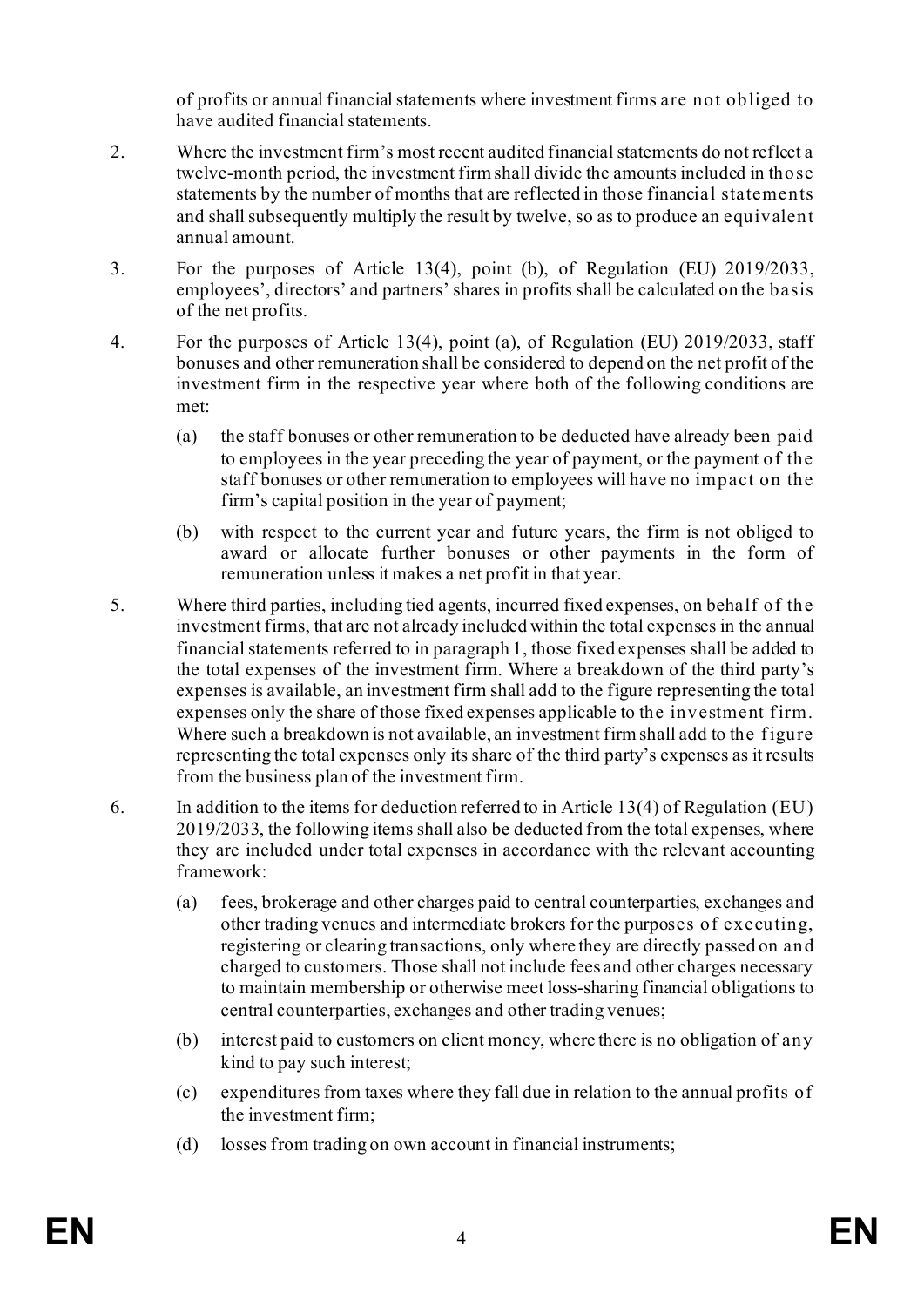- (e) payments related to contract-based profit and loss transfer agreements according to which the investment firm is obliged to transfer, following the preparation of its annual financial statements, its annual result to the parent undertaking;
- (f) payments into a fund for general banking risk in accordance with Article 26(1), point (f), of Regulation (EU) 2013/575 of the European Parliament and of the Council[3](#page-5-0);
- $(g)$  expenses related to items that have already been deducted from own funds in accordance with Article 36(1) of Regulation (EU) 2013/575.

In addition to the items listed in the first subparagraph, market makers, as defined in Article 4(7) of Directive 2014/65/EU of the European Parliament and of the Council[4,](#page-5-1) may also deduct the following amount (*A*):

 $A = B - 4 \times$ Cwhere:

 $B =$  trading fees paid by the market maker for transactions for which the market maker provides market-making activities (yearly amount), where those fees have not directly been passed on and charged to customers;

 $C$  = trading fees that would be incurred to sell a portfolio of securities equivalent to the largest end-of-day inventory of securities, held by the market maker for market-making purposes, over the preceding year.

#### *Article 2*

### *Calculation of the fixed overheads requirement referred to in Article 13(1) of Regulation (EU) 2019/2033 for commodity and emission allowance dealers*

Commodity and emission allowance dealers may deduct expenditure on raw materials in connection with an investment firm trading in derivatives of the underlying commodity.

#### *Article 3*

#### *The notion of material change for the purposes of Article 13(2) of Regulation (EU) 2019/2033*

A material change referred to in Article 13(2) of Regulation (EU) 2019/2033 shall be considered to have occurred where either of the following conditions are met:

- (a) a change, either in the form of an increase or in the form of a decrease, in the business activity of the firm results in a change of 30% or greater in the f irm's projected fixed overheads of the current year;
- (b) a change, either in the form of an increase or in the form of a decrease, in the business activity of the firm results in changes in the firm's own funds

<span id="page-5-0"></span><sup>3</sup> Regulation (EU) No 575/2013 of the European Parliament and of the Council of 26 June 2013 on prudential requirements for credit institutions and investment firms and amending Regulation (EU) No 648/2012 (OJ L 176, 27.6.2013, p. 1).

<span id="page-5-1"></span><sup>4</sup> Directive 2014/65/EU of the European Parliament and of the Council of 15 May 2014 on markets in financial instruments and amending Directive 2002/92/EC and Directive 2011/61/EU (OJ L 173, 12.6.2014, p. 349).